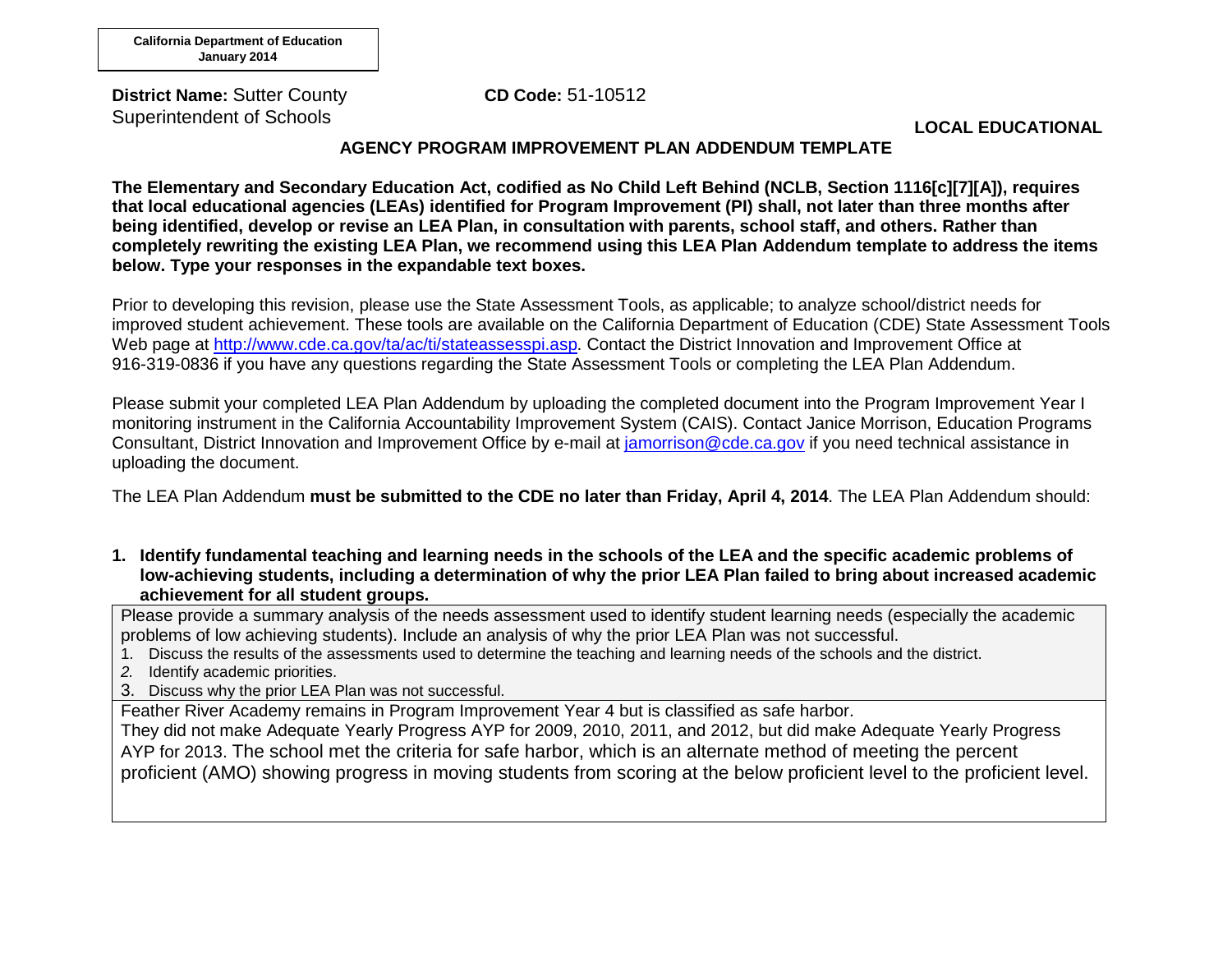## **Percent Proficient**

In 2009 FRA did not meet the school wide 44.5% target for English-Language Arts. They did not meet the school wide 43.5% target for Mathematics.

In 2010 FRA did not meet the school wide 55.6% target for English-Language Arts. They did not meet the school wide 54.8% target for Mathematics. FRA scored 13.3% ELA and 6.7% Mathematics.

In 2011 FRA did not meet the school wide 66.7% target for English-Language Arts. They did not meet the school wide 66.1% target for mathematics. FRA scored 17.6% proficient in ELA and 0.0% proficient in mathematics.

In 2012 FRA did not meet the school wide 77.8% target for English-Language Arts. They did meet the school wide 77.4% target for mathematics through **SH = Passed by safe harbor:** The school, LEA, or student group met the criteria for safe harbor, which is an alternate method of meeting the percent proficient (AMO) if a school, an LEA, or a student group shows progress in moving students from scoring at the below proficient level to the proficient level.

In 2013 FRA met the school wide target for both English-Language Arts and mathematics through **SH = Passed by safe harbor:** The school, LEA, or student group met the criteria for safe harbor, which is an alternate method of meeting the percent proficient (AMO) if a school, an LEA, or a student group shows progress in moving students from scoring at the below proficient level to the proficient level.

# **Academic Performance Index (API)**

The 2008 Base API is 497. The 2009 Growth API is 464. The 2008-2009 Growth is -33. They did not meet the 2009 API Criteria. In 2010 FRA did not meet the minimum 2010 Growth API score of 680. FRA had a 503 API. This was an increase in 39 points from the Base which was 464.

In 2011 the base API for FRA was 501 and the growth API is 424. This is a decrease of 77 points. The growth target for this year is 15 points.

In 2012 the base API for FRA was 528 and the growth API is 554. This is an increase of 26 points.

# **Graduation Rate**

The 2010 Graduation (Class of 08/09) rate for FRA is 78.80; this did not meet the target graduation rate of 81.27. The 2011 Target Graduation rate (Class of 09/10) is 80.04. FRA's graduation rate was 78.16. This did not meet the target. The 2012 Target Graduation rate (Class of 10/11) is 76.41. FRA's graduation rate was 77.89 which exceeded the target. The 2013 Target Graduation rate (Class of 11/12) is 78.35. FRA's graduation rate was 79.17 which exceeded the target.

# **Participation Rate**

FRA did make the 95% participation rate for English-Language Arts and Mathematics for all years: 2009, 2010, 2011, 2012, and 2013.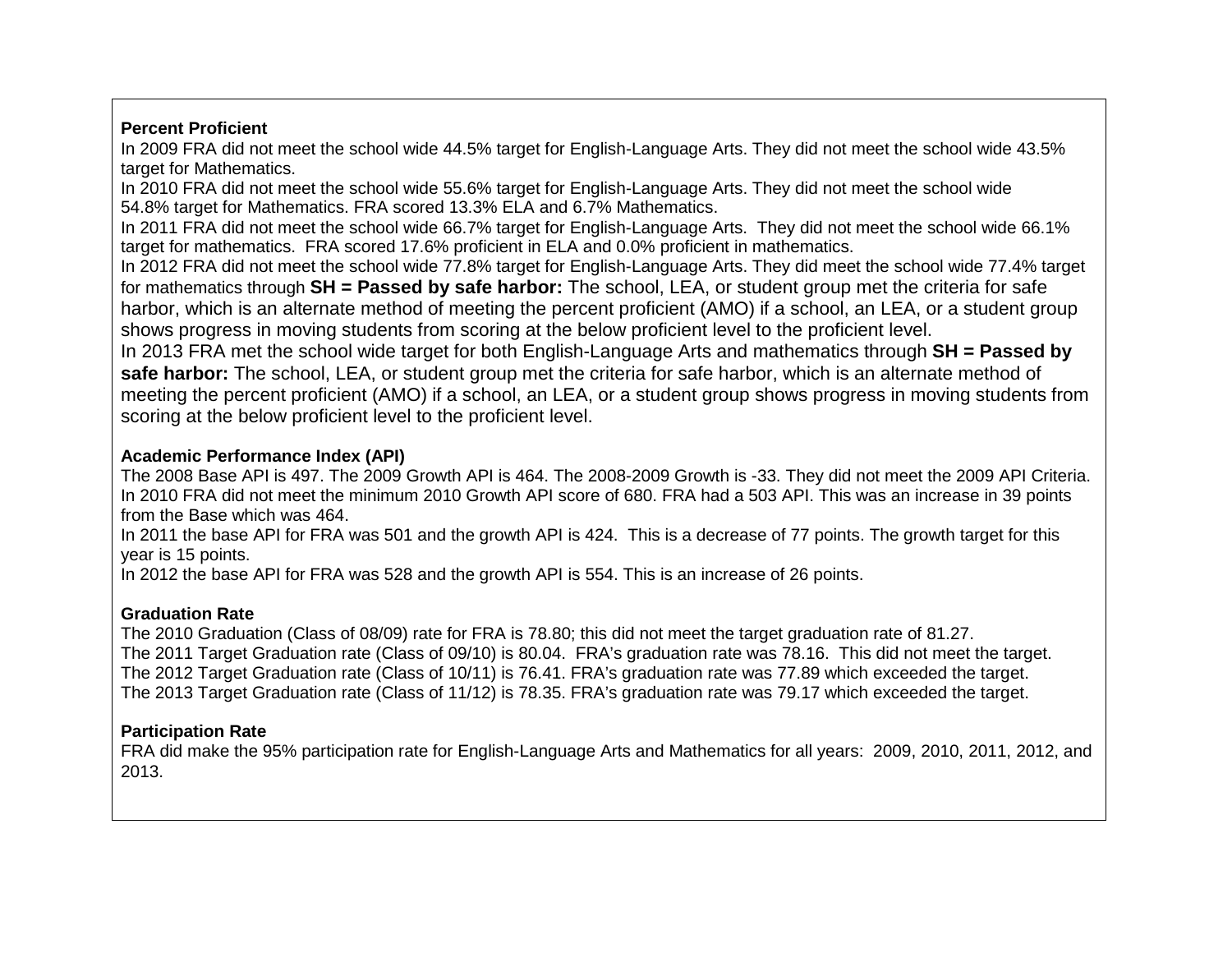The previous LEA plan and addendum helped to ensure that FRA met safe harbor of the AYP criteria including ELA and Math percent proficient, API, and graduation rates.

With technical assistance from the Sutter County Superintendent of Schools office, specifically from the Assistant Superintendent of Student Support Services, and from the Coordinator of Staff Development, this revised LEA addendum outlines the action plan FRA strives to achieve for all alternative education students. A renewed emphasis on increasing student engagement and assessment of students' academic needs led to subsequent adjustment of teaching strategies and assessment practices. FRA will continue to provide support for teachers with an emphasis on formative assessment including ongoing analysis of publisher assessments and Renaissance Learning STAR assessments. Additional learning support and extended learning opportunities will be provided for students performing below grade level. This will include extended school year and intensive CAHSEE prep classes for both ELA and Mathematics.

Since the subgroups at FRA are significantly insignificant, the specific academic problems faced by the entire student population are as follows. The students at FRA have many challenges including behavior issues, drug and alcohol abuse, family, gang, and emotional issues. Many have gaps in their education due to a transient lifestyle, incarceration, etc. Teachers understand that although they teach alternative education students, the focus is on academic achievement by building relationships through teaching and learning. Individual Learning Plans have been developed with students that will assist students in monitoring their transcripts/credits and post high school goal setting. FRA staff supports parental involvement and communication by meeting with parents and students, sending home a monthly newsletter and inviting parents to participate in their child's education whenever possible. Title I funds are available for transportation and home visits.

In terms of improving educational practices in reading and mathematics , we accomplished the following activities: 1) align courses with content standards; 2) provide state-aligned core, intervention, and CAHSEE prep materials; 3) extended learning time; CAHSEE prep and credit completion; 4) extended school year to include multiple intersession opportunities 5)individualized case management/credit monitoring of every student.

Activities that are in progress:

1) Inservices for data analysis of state and local assessments. There have not been consistent opportunities provided for analysis of publisher assessments

2*) Edge* was purchased in 2010 for students reading more than two years below grade level as per assessment. Due to the high mobility of students and master scheduling limitations; the implementation is challenging.

3) On-going training and discussions are in progress with staff regarding student's motivation and increasing student engagement.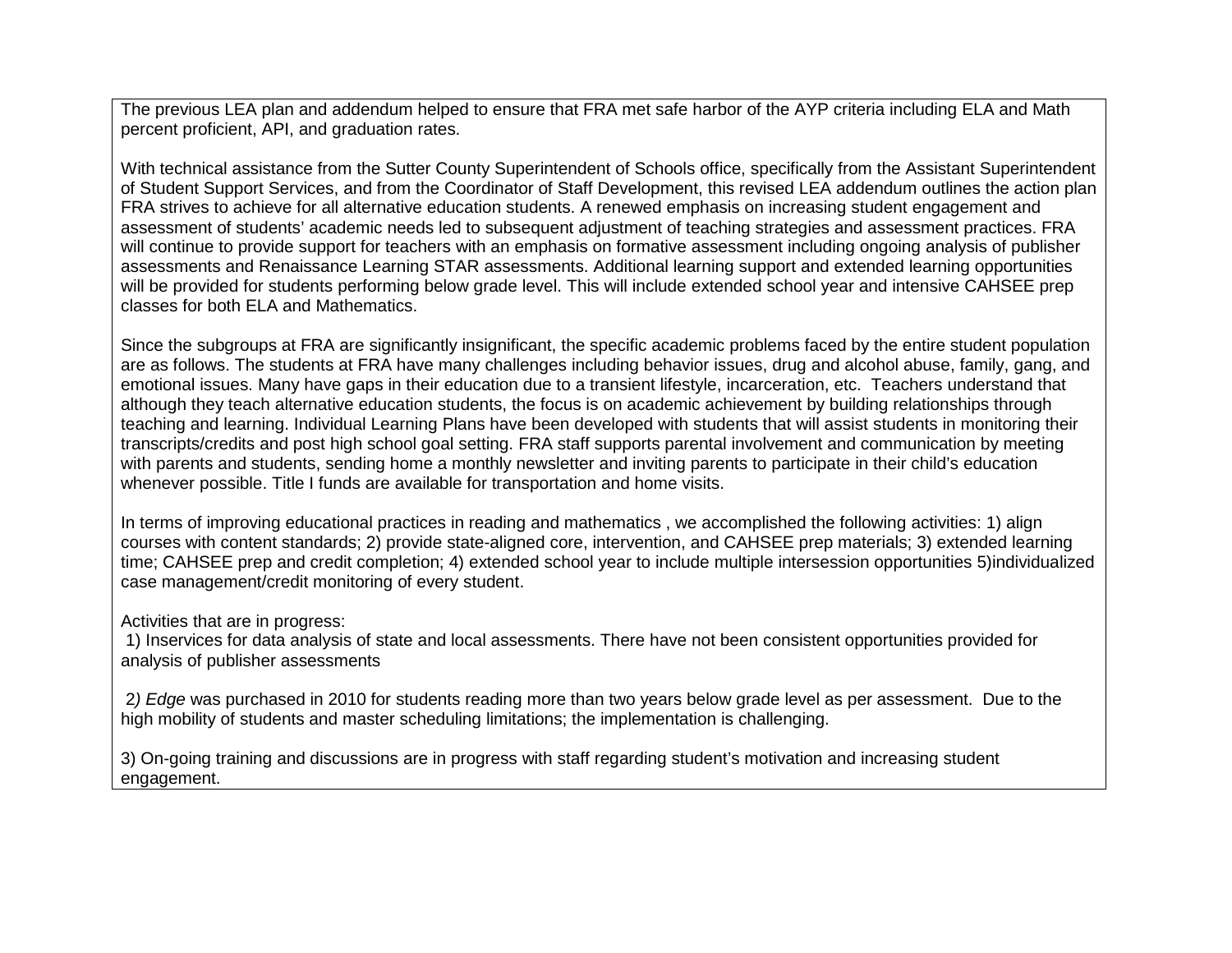#### **2. Include specific, measurable achievement goals and targets for student groups identified as not making Adequate Yearly Progress (AYP), including students with disabilities and English learners, as appropriate.**

Please describe specific, measurable academic goals and targets for student achievement for student groups identified as not making AYP. (Refer to the CDE AYP Reports Web page at [http://www.cde.ca.gov/ta/ac/ay/aypreports.asp.\)](http://www.cde.ca.gov/ta/ac/ay/aypreports.asp)

All students including students with disabilities and English learners will have a 2% increased pass rate of the ELA and Math CAHSEE.

There will be a 2% increase in the number of students who complete Algebra 1.

All students including students with disabilities and English learners will show a 2% growth using Renaissance Learning English and Math as assessed 3 times per year.

ELs will advance at least one proficiency level on the CA English Learner Development Test (CELDT). Currently, all ELs at FRA score in the intermediate and early advanced levels on the CELDT. There is also a trend at FRA for students to remain at the intermediate level on the CELDT for three or more years.

**3. Incorporate research-based strategies to strengthen the core academic program for identified student groups in schools served by the LEA, including students with disabilities and English learners, as appropriate.**

Please describe the specific strategies that the district will use and how those strategies will be implemented and monitored to strengthen the core academic program.

Specific research-based strategies to strengthen the core academic program include the emphasis on effective teaching strategies and potential areas of integration of Common Core State Standards concepts and skills with current curriculum materials and implications for improved rigor in instruction, student engagement and depth of knowledge. Throughout the year, professional development opportunities will be used to discuss a school and individual focus for effective instruction. There will be discussions on effective teaching strategies. In addition, emphasis will be on school culture: student engagement, increasing student motivation and over-all student participation and attendance.

Teachers will identify and teach academic vocabulary for ELs to have access to the CAHSEE for ELA and Math Teachers will use the CAHSEE released test items to prepare students for CAHSEE. Test results will be monitored and support given in areas where passing scores are not met.

Administration will meet with the EL County Coordinator to identify ELs and LTELs (Long Term ELs) to develop individual learning plans for each EL student; and to review reclassification policies for ELs including compliance for policies and procedures. Learning plans will be reviewed and updated quarterly.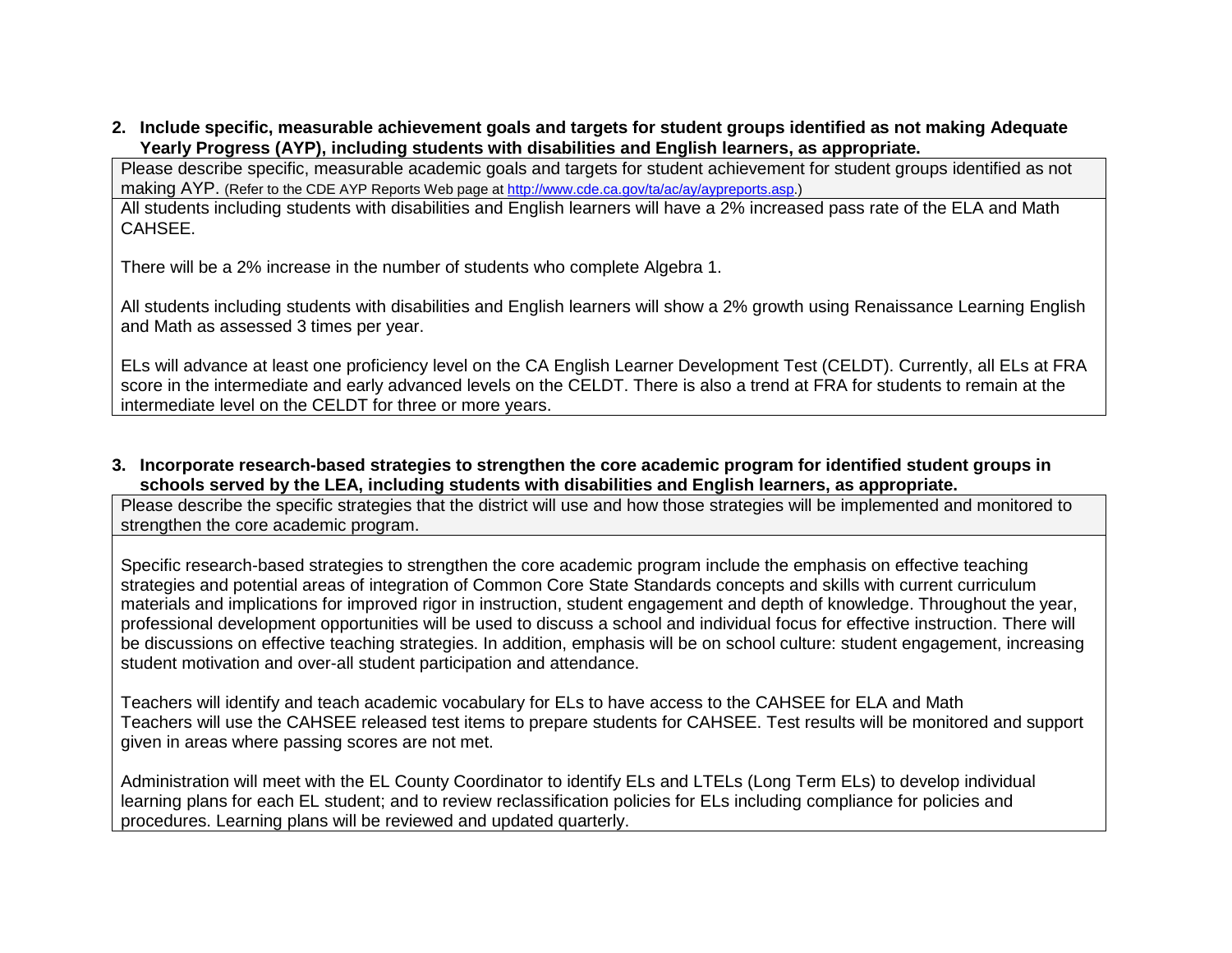### **4. Specify actions to implement the identified strategies that have the greatest likelihood of improving student achievement in meeting state standards.**

| Please identify actions to be implemented to accomplish the identified                                                                             | Person(s)        | Specific              | Estimated Cost/                  |
|----------------------------------------------------------------------------------------------------------------------------------------------------|------------------|-----------------------|----------------------------------|
| strategies and how they will be supported and monitored. (See<br>examples of full implementation descriptions in the Academic Program Survey [APS] | Responsible      | Timeline              | <b>Funding Source</b>            |
| and the District Assistance Survey [DAS] on the CDE State Assessment Tools Web                                                                     |                  |                       |                                  |
| page at http://www.cde.ca.gov/ta/ac/ti/stateassesspi.asp.)                                                                                         |                  |                       |                                  |
| FRA will implement the articulated high school materials and                                                                                       |                  |                       |                                  |
| publishers' texts including the ancillary materials for universal access.                                                                          |                  |                       |                                  |
| These will be used with fidelity to provide differentiated instruction for<br>alternative education.                                               | <b>Staff</b>     | August - June<br>2014 | \$2,000 Lottery,<br>Unrestricted |
|                                                                                                                                                    |                  |                       | <b>General Funds</b>             |
| Information gathered through County technical assistance, clearly                                                                                  |                  |                       |                                  |
| revealed there is a need for a school wide assessment model to be                                                                                  |                  |                       |                                  |
| used consistently throughout the campus. The Renaissance                                                                                           |                  |                       |                                  |
| Learning STAR Assessment Program will provide on-going data to                                                                                     | <b>All Staff</b> | August- June          | \$5,000 Title I                  |
| assist in placing students initially in classes as well as monitoring                                                                              |                  | 2014                  |                                  |
| ongoing academic achievement while in attendance at FRA.                                                                                           |                  |                       |                                  |
| Intervention groups will be developed and designed based on this                                                                                   |                  |                       |                                  |
| assessment data. Renaissance Learning STAR assessments will be                                                                                     |                  |                       |                                  |
| given at the beginning of the year and upon enrollment to each                                                                                     |                  |                       |                                  |
| student. Assessment data will assist in properly placing students in<br>classes and to monitor academic growth while in attendance at FRA.         |                  |                       |                                  |
|                                                                                                                                                    |                  |                       |                                  |
| Students are placed and receive ELD instruction using results of                                                                                   |                  |                       |                                  |
| CELDT and other proficiency measures. Supplementary materials will                                                                                 | <b>All Staff</b> | August-June           | \$400 Title III                  |
| be purchased to support this instruction.                                                                                                          |                  | 2014                  |                                  |
|                                                                                                                                                    |                  |                       |                                  |
| All ELA classrooms will have the appropriate instructional minutes to                                                                              | All Staff        |                       |                                  |
| provide time to master grade-level standards and skills needed for                                                                                 |                  |                       |                                  |
| the CAHSEE.                                                                                                                                        |                  |                       |                                  |
|                                                                                                                                                    |                  |                       |                                  |
| Specific actions will be incorporated to ensure student achievement in                                                                             | <b>All Staff</b> |                       |                                  |
| meeting the state standards through the use of test released items as<br>instructional tools and also the blueprints for the CAHSEE. These         |                  | August - June<br>2014 |                                  |
| tools will be emphasized in the CAHSEE intervention class.                                                                                         |                  |                       |                                  |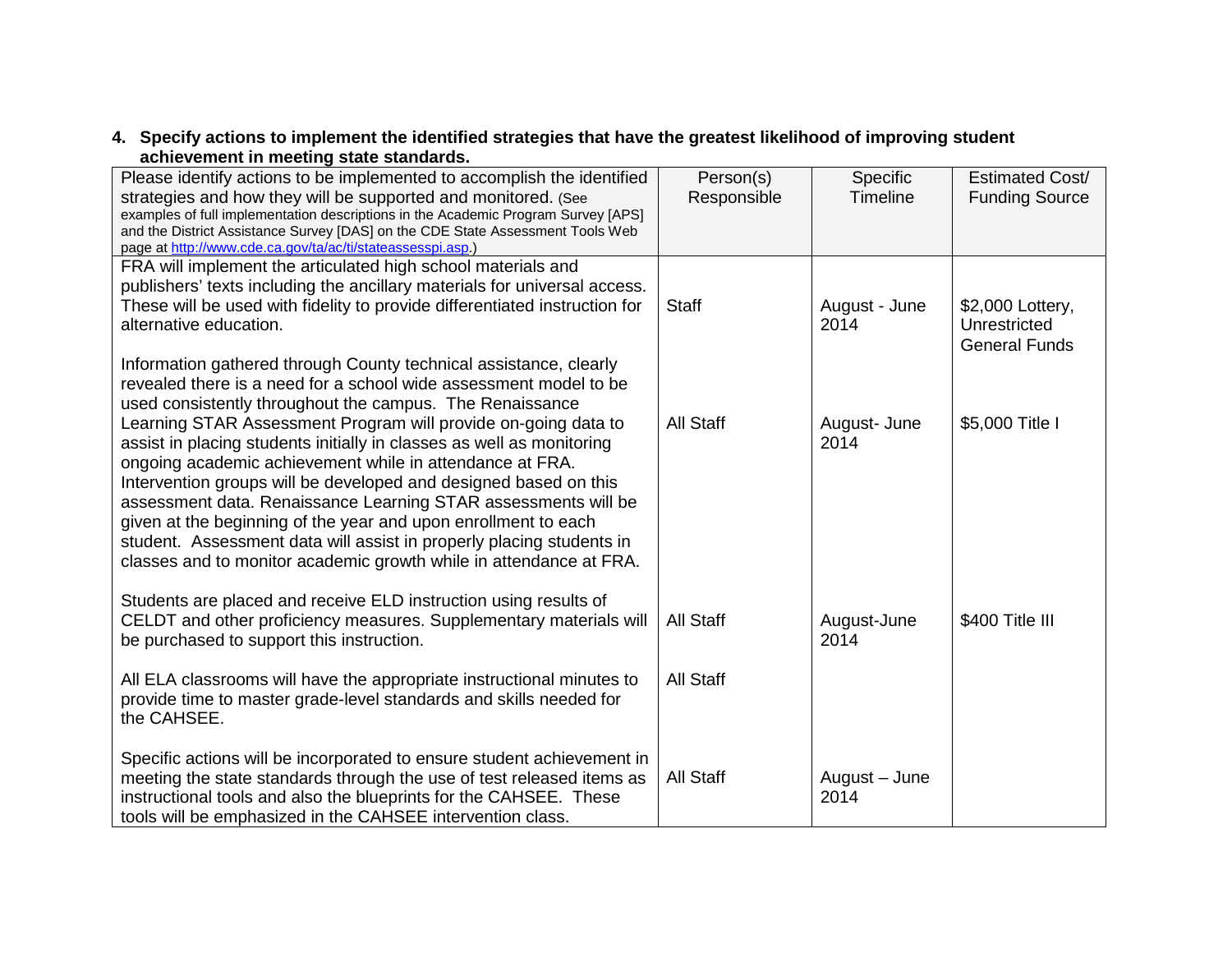| Opportunities for Supplemental Educational Services (SES) for<br>eligible students will be provided. | <b>SES Providers</b> | <b>Fall 2013</b> | 20% of the Title I<br>budget set aside<br>\$23,000 |
|------------------------------------------------------------------------------------------------------|----------------------|------------------|----------------------------------------------------|
|------------------------------------------------------------------------------------------------------|----------------------|------------------|----------------------------------------------------|

**5. Provide high-quality professional development for the instructional staff that focuses on instructional improvement and supports the strategies and actions described above.**

| Please describe the professional development the LEA will provide to<br>instructional staff to address the identified strategies and actions.                                                                                                                                                                                                                              | Person(s)<br>Responsible                                                                    | Specific<br>Timeline                 | Estimated Cost/<br><b>Funding Source</b><br>(including 10% set-<br>aside from Title I.<br>Part A) |
|----------------------------------------------------------------------------------------------------------------------------------------------------------------------------------------------------------------------------------------------------------------------------------------------------------------------------------------------------------------------------|---------------------------------------------------------------------------------------------|--------------------------------------|---------------------------------------------------------------------------------------------------|
| Specific strategies for professional development include the<br>emphasis on effective teaching strategies and potential areas of<br>integration of Common Core State Standards concepts and skills with<br>current curriculum materials and implications for improved rigor in<br>instruction, student engagement and depth of knowledge.                                  | Principal,<br>Assistant<br>Superintendent,<br>Coordinator of<br><b>Staff</b><br>Development | August - June<br>2014                | \$12,000<br>Unrestricted<br>General Fund,<br>Title I, part A                                      |
| Throughout the year, professional development opportunities will be<br>used to discuss a school and individual focus for effective instruction.<br>There will be discussions on effective teaching strategies. In addition,<br>emphasis will be on school culture: student engagement, increasing<br>student motivation and over-all student participation and attendance. | Staff from<br>Capturing Kids'<br>Hearts                                                     | August 2013<br>and April 2014        | \$10,000<br>Unrestricted<br><b>General Fund</b>                                                   |
| Professional development will be offered in strategies to support and<br>monitor the use of formative and summative assessments including<br>common core standards-based curriculum and benchmark<br>assessments.                                                                                                                                                          | Coordinator of<br><b>Staff</b><br>Development                                               | August- June<br>2014 various<br>days | \$1,000<br>Unrestricted<br><b>General Fund</b>                                                    |
| Structured teacher collaboration time is used to analyze and use<br>assessment data to inform classroom instruction.                                                                                                                                                                                                                                                       | <b>Staff</b>                                                                                | Wednesdays<br>August-June<br>2014    |                                                                                                   |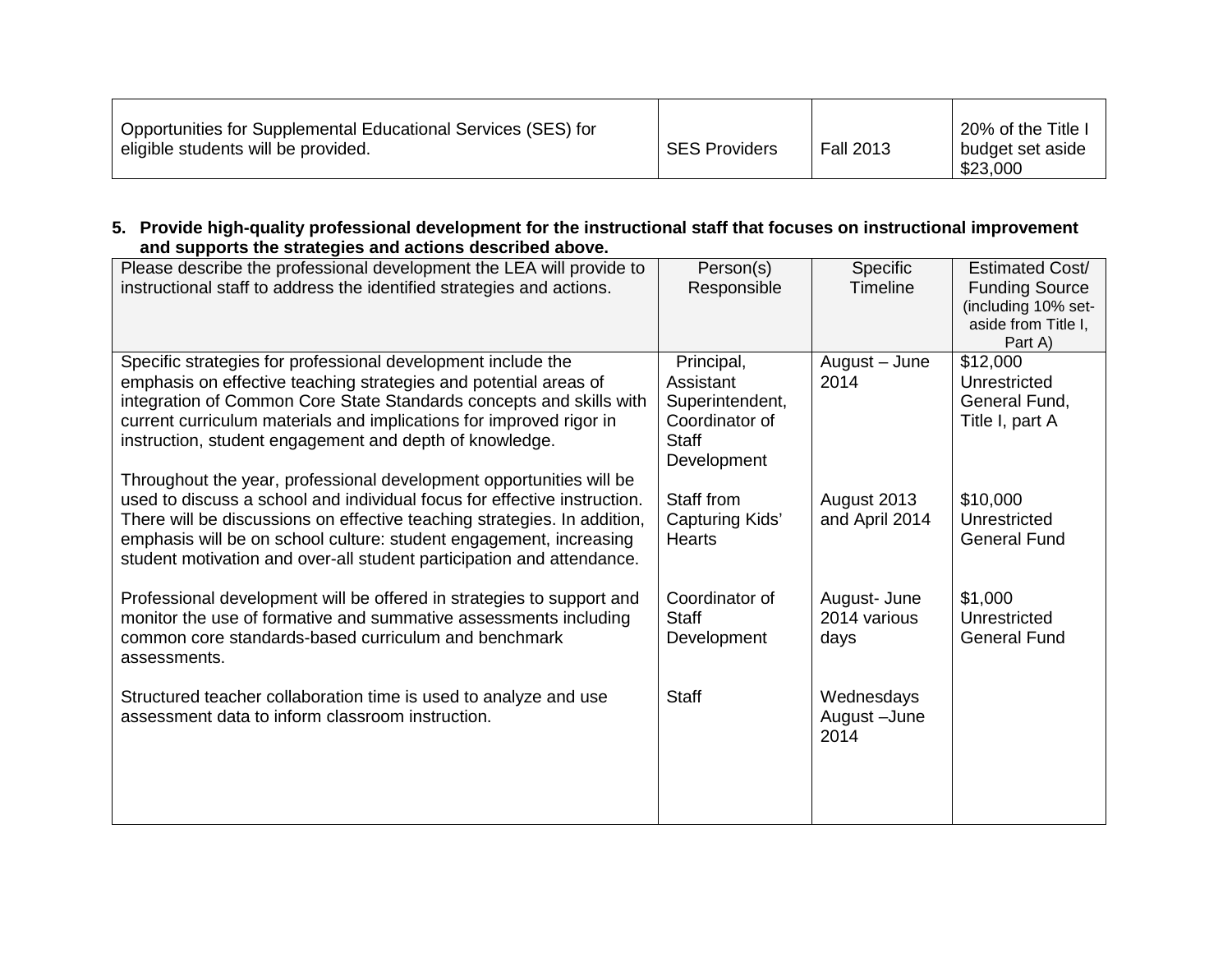| Common Core State Standards professional development will be                                      | Coordinator of | Spring 2014 | \$1,000             |
|---------------------------------------------------------------------------------------------------|----------------|-------------|---------------------|
| offered to increase awareness and understanding of the main                                       | Staff          |             | Unrestricted        |
| concepts of the SBE-adopted CCCSS.                                                                | Development    |             | <b>General Fund</b> |
| Professional development is provided for understanding the Smarter<br><b>Balanced Assessment.</b> |                |             |                     |

#### **6. Incorporate, as appropriate, activities before school, after school, during the summer, and/or during an extension of the school year.**

| Please describe those activities and how the LEA will                                                                                                                                                                                                                                                                        | Person(s)                                                                   | Specific                     | Estimated | Funding                             |
|------------------------------------------------------------------------------------------------------------------------------------------------------------------------------------------------------------------------------------------------------------------------------------------------------------------------------|-----------------------------------------------------------------------------|------------------------------|-----------|-------------------------------------|
| incorporate them.                                                                                                                                                                                                                                                                                                            | Responsible                                                                 | Timeline                     | Cost      | Source                              |
| In order to increase learning time, FRA provides extended<br>school year including intercessions, and summer school. For<br>the 2013-14 academic year there will be 10 days offered for<br>intersession, and 25 days for summer school. These before-and<br>after-school activities are an extension of the academic work in | <b>Vice Principal</b><br>Teacher-In-<br>Charge<br>2 teachers<br>1 secretary | October<br>2013-July<br>2014 | \$32,000  | Title I, Part<br>Title I, Part<br>D |
| smaller class sizes.<br>FRA also provides after school team sports. This is an<br>exception for alternative schools. The soccer, football, and<br>baseball team are attendance boosters. Students are required<br>to keep schoolwork current to be able to participate.                                                      | Principal and<br><b>Staff</b>                                               |                              |           |                                     |

# *7.* **Include strategies to promote effective parental involvement in the school.**

| Please describe parental involvement strategies and how the       | Person(s)   | Specific        | Estimated | Funding      |
|-------------------------------------------------------------------|-------------|-----------------|-----------|--------------|
| LEA will support them across the LEA.                             | Responsible | <b>Timeline</b> | Cost      | Source       |
|                                                                   | Academic    | August-June     | \$9,000   | Unrestricted |
| FRA makes every effort to involve parents including Back to       | Counselor   | 2014            |           | General      |
| School Night, initial enrollment interview with principal or vice |             |                 |           | Funds        |
| principal, School Site Council, personal calls home for           | Campus      | August-June     | \$40,000  | Unrestricted |
| attendance, home visits for attendance, and Student               | supervisor  | 2014            |           | General      |
| Attendance Review Team (SART).                                    |             |                 |           | Funds/Title  |
|                                                                   |             |                 |           | I Part A     |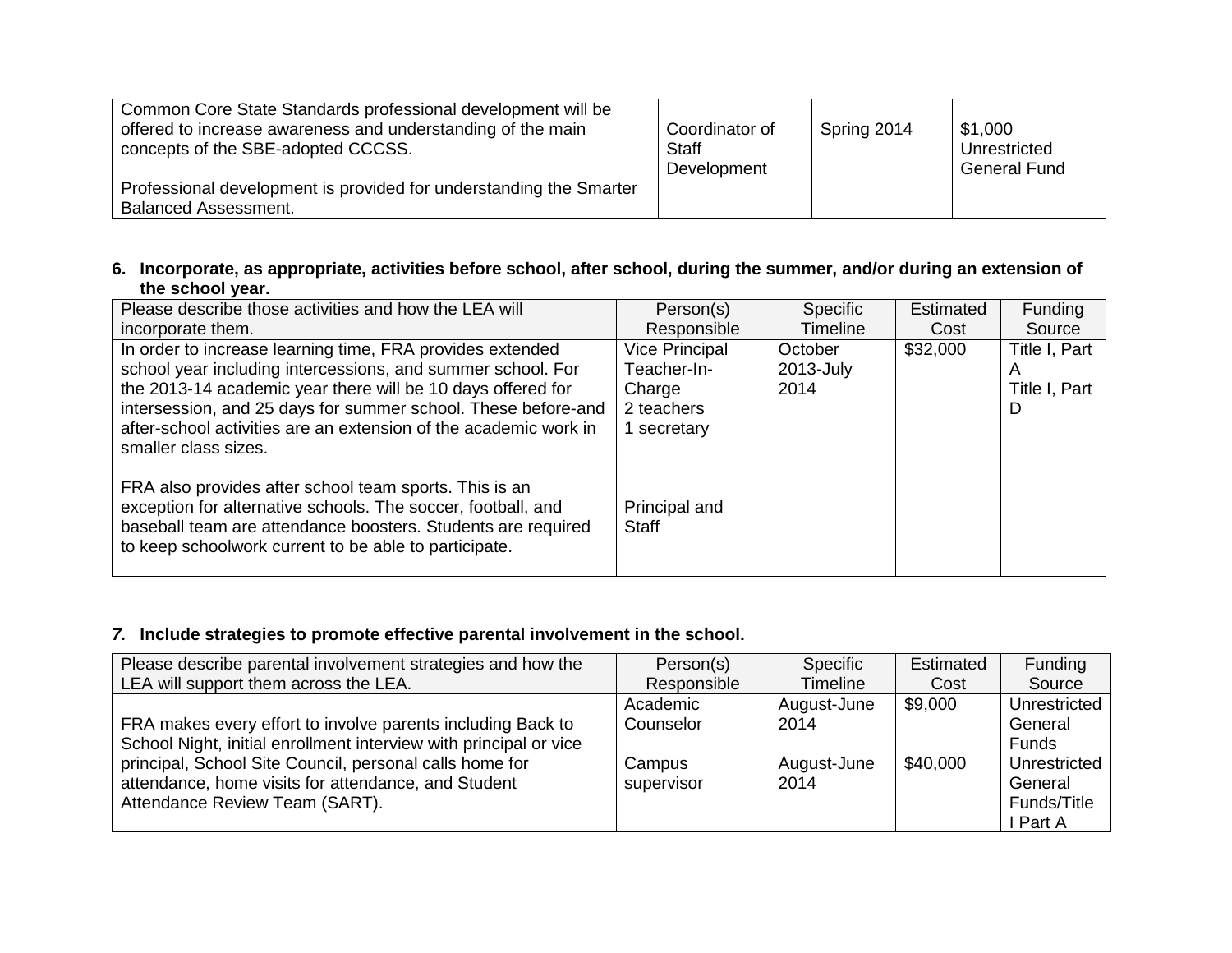| Other strategies include: notifying parents in home language,<br>updating parental policies, informing parents in an organized<br>way of student progress, and involving parents not only in site<br>council decision making opportunities, but also, decisions<br>relating to the education of their children. | Intervention<br>Prevention<br>Program (IPP)<br><b>Specialists</b> | August-June<br>2014 | \$10,000 | Unrestricted  <br>General<br>Fund and<br>Intervention<br>and<br>Prevention<br>funds |
|-----------------------------------------------------------------------------------------------------------------------------------------------------------------------------------------------------------------------------------------------------------------------------------------------------------------|-------------------------------------------------------------------|---------------------|----------|-------------------------------------------------------------------------------------|
|-----------------------------------------------------------------------------------------------------------------------------------------------------------------------------------------------------------------------------------------------------------------------------------------------------------------|-------------------------------------------------------------------|---------------------|----------|-------------------------------------------------------------------------------------|